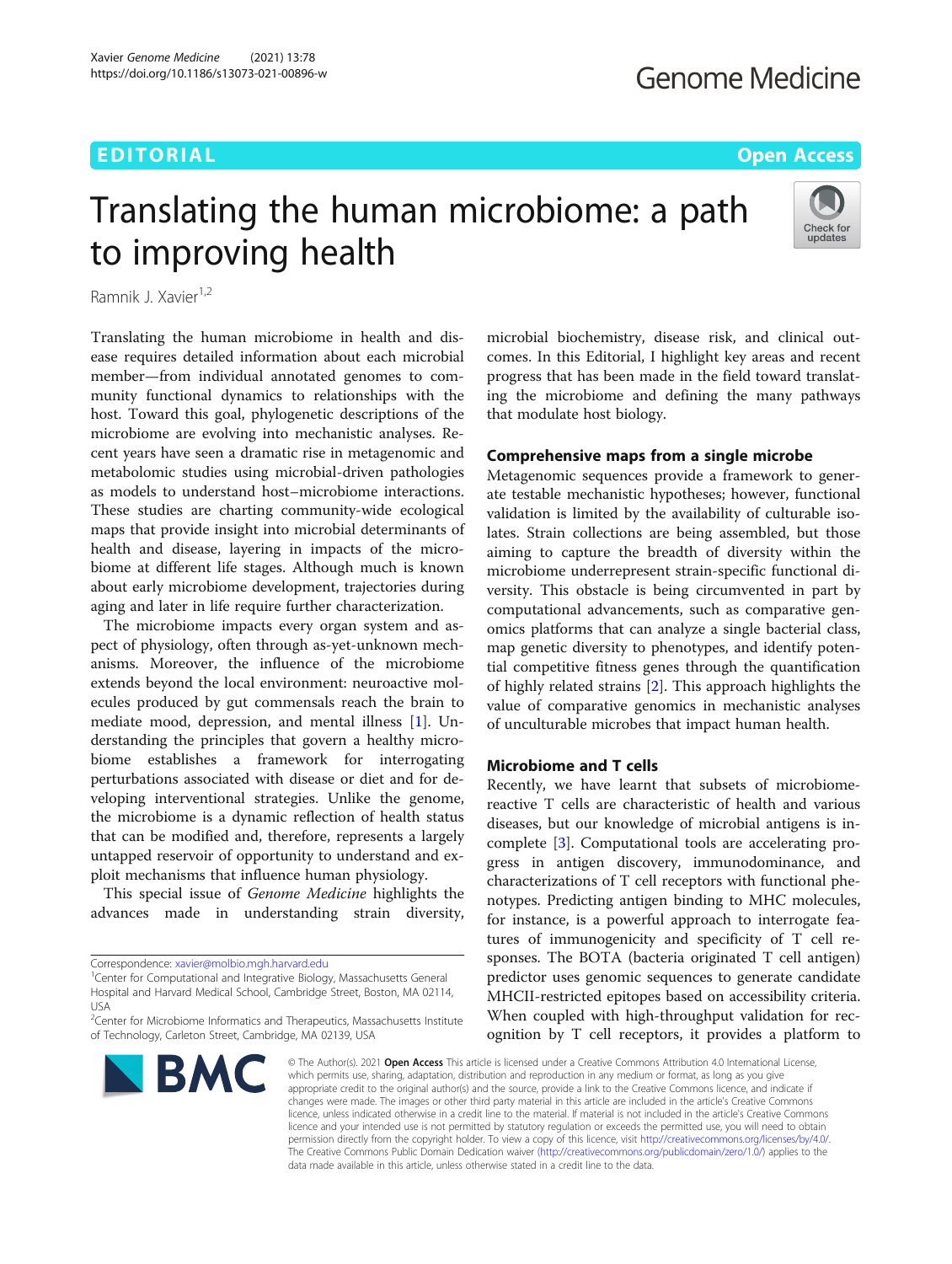identify immunodominant epitopes. Detailed molecular characterizations of responses induced by bacterial isolates in T cell subsets harvested from healthy and disease tissues will aid future functional analyses.

Adaptive immunity is additionally affected by microbial metabolites, and recent work revisited the effects of bacterially modified bile acids on T cell biology. Lithocholic acid (LCA) derivatives were found to regulate the differentiation of naive T cells into Treg and Th17 cells, the balance of which plays a critical role in inflammatory bowel diseases (IBD) [[4\]](#page-3-0). A network of microbial bile acid metabolites was shown to maintain a specific Treg population in the colon and ameliorates gut inflammation [[5\]](#page-3-0). The secondary bile acid 3β-hydroxydeoxycholic acid (isoDCA) promoted Treg generation by reducing the immunostimulatory properties of dendritic cells [\[6](#page-3-0)]. On a global scale, the impact of the microbiome on host chemistry was revealed by comparing metabolomes from germ-free and specific-pathogen-free mice and uncovered previously unknown bile acid conjugates that are enriched in IBD and cystic fibrosis patients [[7\]](#page-3-0). Toward unraveling microbial pathways responsible for bile acid metabolism, a set of six enzymes was found to be required to derive DCA and conferred the ability to produce DCA and LCA when expressed in a commensal that cannot synthesize these molecules naturally [\[8](#page-3-0)]. Thus, the potential for modulating metabolite levels in the host increases as knowledge of microbial biosynthetic pathways expands.

### Microbiome and diet

Dietary fibers modulate the composition and function of the microbiome, shaping host–microbiome interactions. Fiber-rich diets maintain a healthy, diverse microbiome and lead to beneficial metabolites such as short-chain fatty acids (SCFAs), which promote mucus and antimicrobial peptides production as well as maintain intestinal barrier integrity and robust immunity. Fiber-poor diets reduce diversity and alter microbial functions, impairing host physiology and increasing susceptibility to infection and chronic inflammation. Interventional increases in the dietary glycans, fructooligosaccharides and polydextrose, have been shown to cause quantifiable and consistent microbiome responses [[9\]](#page-3-0). Importantly, decreases in the bacterially fermented metabolites of glycans, SCFAs, have been associated with IgE-mediated food allergy, providing an example of how dietary-driven microbiota changes can influence human health and disease  $[10]$  $[10]$ .

Specific microbial commensals have been linked to beneficial health effects that are dependent on diet. An example is *Prevotella copri*, which has been correlated with improved glucose and insulin tolerance when subjects consume a high fiber diet [\[11](#page-3-0), [12](#page-3-0)]. Two foundational studies have resolved genomic and functional variation in Prevotella copri and presented metagenomic analyses defining four carbohydratemetabolizing clades highly prevalent in nonindustrialized populations, which typically have highfiber diets. Functional analyses confirmed that isolates from each clade utilize distinct sets of plant-derived polysaccharides. Thus, there is increasing interest in restoration of the healthy state potentially through dietary interventions or by utilizing microbial carbohydrateactive enzymes, CAZymes, to replace metabolic activity lost through diet-dependent microbiome changes.

#### Microbiome and disease pathophysiology

Discoveries in microbiome-associated diseases point toward mechanisms underlying pathophysiology. Addressing concurrent increases in autoimmune and allergic disease rates, the hygiene hypothesis posits that early childhood exposure to certain microbes contributes to immune development and protects against these diseases. To test this, a longitudinal study followed children genetically predisposed to autoimmunity from birth to age three in neighboring countries [\[13](#page-3-0)]. Infants born in Finland and Estonia, where early-onset autoimmunity is common, were exposed to lipopolysaccharide (LPS) primarily from Bacteroides highly abundant in their microbiomes. Infants born in Russian Karelia, where autoimmunity is less prevalent, were exposed to a structurally distinct LPS from Escherichia coli. The study demonstrated that Bacteroides LPS inhibits innate immune activation by E. coli LPS, providing evidence that early life colonization by immune-silencing microbiota may hinder immune education and enhance susceptibility to autoimmune disease.

Gain- and loss-of-function mutations in C9orf72 contribute to neurodegenerative diseases including amyotrophic lateral sclerosis (ALS). Microbiomes of ALS patients differ from unaffected individuals, and recent evidence suggests that interactions between C9orf72 and the microbiome influence inflammatory responses within the nervous system. The latter stemmed from the observation that, despite identical genetic backgrounds, C9orf72-deficient mice reared in separate facilities harbored distinct microbiota and displayed marked differences in disease severity. A reduction in immune-stimulating bacteria protected C9orf72-deficient mice from neuroinflammation and early mortality, even after initial onset [[14\]](#page-3-0). In contrast, disease was exacerbated in a Sod1-G93A mouse model of ALS lacking a microbiome or treated with antibiotics [[15\]](#page-3-0). These findings underscore the importance of interactions between genetics and the microbiome in multifactorial diseases.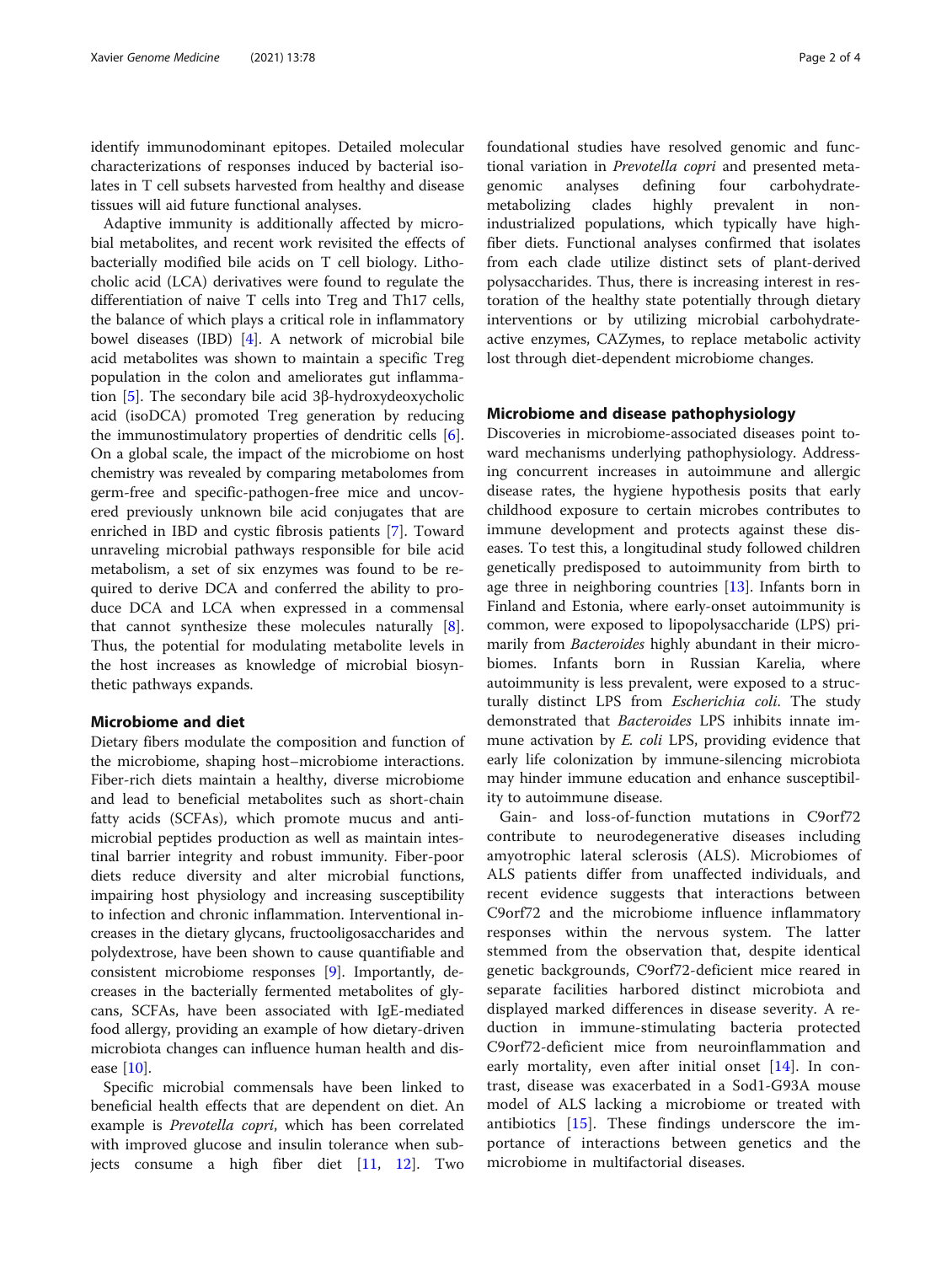The microbiome influences cancer onset, progression, and response to therapy. While effects can be exerted indirectly through release of bioactive molecules into the circulation, it is also possible for the tumor microenvironment to support its own microbiome. Bacteria have long been detected in tumors, but the small biomass of the microenvironment made it challenging to exclude the possibility of contamination. A recent analysis surveyed bacteria in primary tumors and adjacent normal tissue across seven cancer types from body sites both exposed to and protected from microbes [\[16](#page-3-0)]. Each tumor type displayed a unique microbial profile, with breast tumors harboring the richest and most diverse microbiome. Microbes and their predicted metabolic functions associated with clinical features such as smoking status and response to therapy. In another example, using integrated multi-omics in hepatocellular carcinoma patients identified changes in the tumor immune microenvironment caused by the gut microbiota via serum bile acids, suggesting that gut microbes may be used as biomarkers of clinical features and outcomes [\[17\]](#page-3-0). Although determining mechanistic links remains a challenge, these studies represent important first steps.

#### The missing microbiome and global conservancy

Current efforts are building extensive biobanks of human gut isolates with corresponding multi-omic data, not only to advance mechanistic research but to preserve and expand our understanding of microbiome biodiversity across communities worldwide. Research to date largely centers on industrialized populations, providing little insight into the microbiomes of non-industrialized populations that are often more diverse. Moreover, therapies based on or targeted for industrialized microbiomes might be ineffectual or even detrimental for other populations. Longitudinal microbiome analyses of the Hadza, an indigenous hunter-gatherer society, illuminated important roles played by gut microbes at risk of extinction from industrialization [\[18\]](#page-3-0). The Hadza diet follows distinct seasons that are reflected in microbiome composition and functional capacity, particularly in CAZymes. Taxa fluctuating most with season differentiated the Hadza from industrialized populations, suggesting that the presence of dynamic microbes decreased as a result of modern lifestyles. Isolate collections comprising strains from industrialized and non-industrialized populations are valuable not only to determine the impact of lifestyle on microbiome composition and diversity but also to investigate adaptation within bacterial genomes. Higher rates of horizontal gene transfer were found in the microbiomes of industrialized populations, indicating that microbes acquire new functionalities suited to the host lifestyle [\[19](#page-3-0)].

#### Future directions

Human cohort studies will continue to be integral for translating the microbiome in health and disease. Treatment-naive cohorts and longitudinal studies revealed important alterations in microbiome community structure and function during IBD [[3\]](#page-3-0) and serve as templates for other microbiome-associated diseases. An early analysis of treatment-naive pediatric Crohn's disease (CD) patients defined a microbial axis strongly associated with disease status and amplified by antibiotic treatment. This axis established the first link between oral microbes and chronic intestinal inflammation. Data from this cohort also correlated early anti-TNF therapy with reduced risk of certain complications and led to the development of a risk-stratification model. Studies of treatment-naive pediatric ulcerative colitis (UC) patients linked compositional and temporal microbiome changes with disease course and response to therapy. The Integrative Human Microbiome Project catalogued longitudinal taxonomic, functional, and biochemical shifts in IBD, identifying metabolites exclusively in IBD patients and uncovering distinct microbial enrichments in CD and UC [[20\]](#page-3-0). Microbial and clinical factors implicated by these and other human cohort studies will inform optimal treatment strategies and guide clinical translations of the microbiome.

Multi-omic data exposed extensive "microbial dark matter" within the microbiome. Much about these unculturable microbes and their metabolic capabilities remains unknown, but new computational and biochemical approaches are enabling the characterization of unannotated molecules. The next steps will be to resolve the human metabolome into host, microbial, or co- metabolites (those initially derived from the host and modified by microbes, or vice versa) and build chemical libraries that can be tested in functional assays. A complete annotation of the microbes, genes, proteins, and metabolites within the human microbiome will be essential to hypothesis-based functional studies that reveal biological mechanisms at work in health and disease.

While a promising route to the improvement of human health, microbiome-based therapeutics face several current challenges. One is the need to study immunomodulatory molecules and other bioactives derived from microbes at physiological concentrations. Then, deep mechanistic understandings need to be developed with particular emphasis on potential pleiotropic effects. For example, a single microbial metabolite may bind multiple host receptors, each with a distinct, often cell typespecific biological outcome. Stimulation thresholds determined by signal strength, duration, or both might also dictate host responses. Synergistic or antagonistic effects that are not observed in reductionist models could